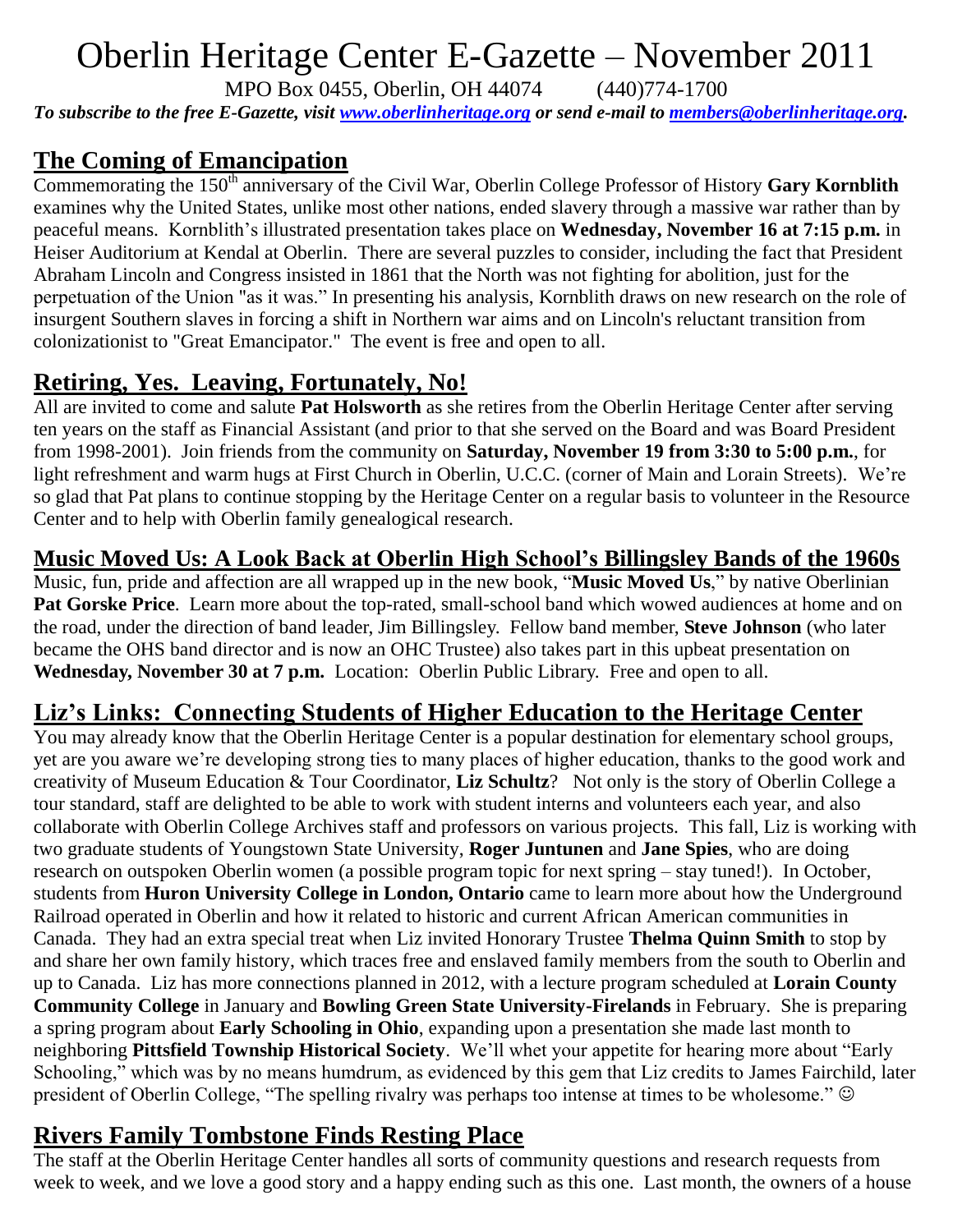on East Lorain Street brought to the Heritage Center a small tombstone that had been found in a well on the property. The marker was that of a child, Polan Rivers, who had died at 1 year of age in August 1861. Could the Heritage Center shed any light on this finding? Collections Assistant and OHC super sleuth, **Prue Richards**, with help from genealogist **Pat Holsworth**, set out to learn more. Prue discovered that Mary Louise (D'Anglas) and Augustus Josiah Rivers were married in 1849 in Oberlin and later resided at that Lorain Street address from 1883-1943. In 1861, when little Polan died, Oberlin's original cemetery at Morgan and Professor Streets was deemed "full" and ground was being cleared for the new Westwood Cemetery. It is unclear where the child actually was buried and why this tombstone was brought to the Lorain Street address later. However, evidence that Polan is one of three children lost by A.J. Rivers and his wife is sufficiently convincing to merit placing this stone in the D'Anglas Heirs family plot at Westwood. Soon, the stone will be cleaned by the City of Oberlin's Cemetery staff and installed in a real home (again?) at last.

## **Oberlin Heritage Center 2010 Annual Report**

"**Designing a Roadmap for Success**" is the theme of the Heritage Center's 2010 Annual Report, and may be reviewed by clicking [here](http://www.oberlinheritage.org/cms/files/File/Annual%20Reports/OHC%202010%20ARr.pdf) or by visiting [www.oberlinheritage.org](http://www.oberlinheritage.org/) and clicking on "Annual Reports" under the "Events and News" main menu and pull-down tabs. A limited number of paper copies are available upon request; OHC members who would like a hard copy mailed to them can send an e-mail request to [members@oberlinheritage.org](mailto:members@oberlinheritage.org) or call (440) 774-1700. Remember to include your mailing address with your request. The Annual Report of the preceding year is printed each fall, so that it may include a financial audit summary of the year just past (which becomes finalized in the summer). We work diligently to include the names of all donors and volunteers in the Annual Report as an expression of thanks for their warm support. Apologies to anyone whose name was inadvertently omitted (and please let us know who you are!).

#### **Welcome New Members**

The Oberlin Heritage Center extends a warm welcome to new members **Dr. Nicole Barnett** (Fairfield, CA), **Teresa Barnes** (Champaign IL), **Estelle Dobrow**, **Col. Kenneth W. Jewett** (Lexington, VA), **E. Gaye Laurell, Leadership Ohio** and the **Shaker Square Area Development Corporation** (Cleveland). Members are from Oberlin unless indicated otherwise. New members are vital to the continued success of the Heritage Center. Current members – we'd love for you to tell us why being a member is important to you, so we can share your thoughts and encourage newcomers to join! Send your comments to [members@oberlinheritage.org.](mailto:members@oberlinheritage.org) Meanwhile, if you are not yet a member, **please join**! Visit [www.oberlinheritage.org](http://www.oberlinheritage.org/) to join online or call (440) 774-1700 [\(members@oberlinheritage.org\)](mailto:members@oberlinheritage.org) to request a membership brochure be sent to you.

## **Honor Someone Special with a Gift to the Annual Fund!**

We're in full-swing with the Oberlin Heritage Center's once-a-year, end-of-the-year campaign for annual operating support. This year's goal is \$35,000, and we've received \$23,500 from 183 donors to date. Consider honoring a family member or friend (or salute OHC's retiring Financial Assistant, Pat Holsworth) with a taxdeductible gift to the Annual Fund. Gifts "in honor of" or "in memory of" are treasured by their recipients and greatly appreciated by the Heritage Center. Donate online at<https://secure.oberlinheritage.org/donation.shtml> or mail your gift to the OHC Annual Fund, P.O. Box 0455, Oberlin, OH 44074. The Annual Fund campaign continues through December 31, 2011. Your donation is especially needed at this time to help end a very lean year in the black. OHC truly is grateful for every contribution!

# **OHC Staff, Intern and Volunteer News**

We are pleased to welcome newcomer **Richard Donegan** to the Oberlin Heritage Center. Richard is an AmeriCorps member who is based in Oberlin through next August in a position supported through the Ohio History Service Corps program (a joint venture between the Ohio Historical Society and AmeriCorps). He will be busy helping the Heritage Center and other regional historical organizations plan and launch programs related to the 150<sup>th</sup> anniversary of the Civil War. Richard moved here from Villas, New Jersey with his wife, Lauren. He has a degree in Historical Studies from The Richard Stockton College in Pomona, NJ, and has worked previously at The Cape May County Historical Museum and Genealogical Society (Cape May Court House, NJ) as well as The New Jersey State Archives (Trenton, NJ). The Oberlin Heritage Center's participation in this